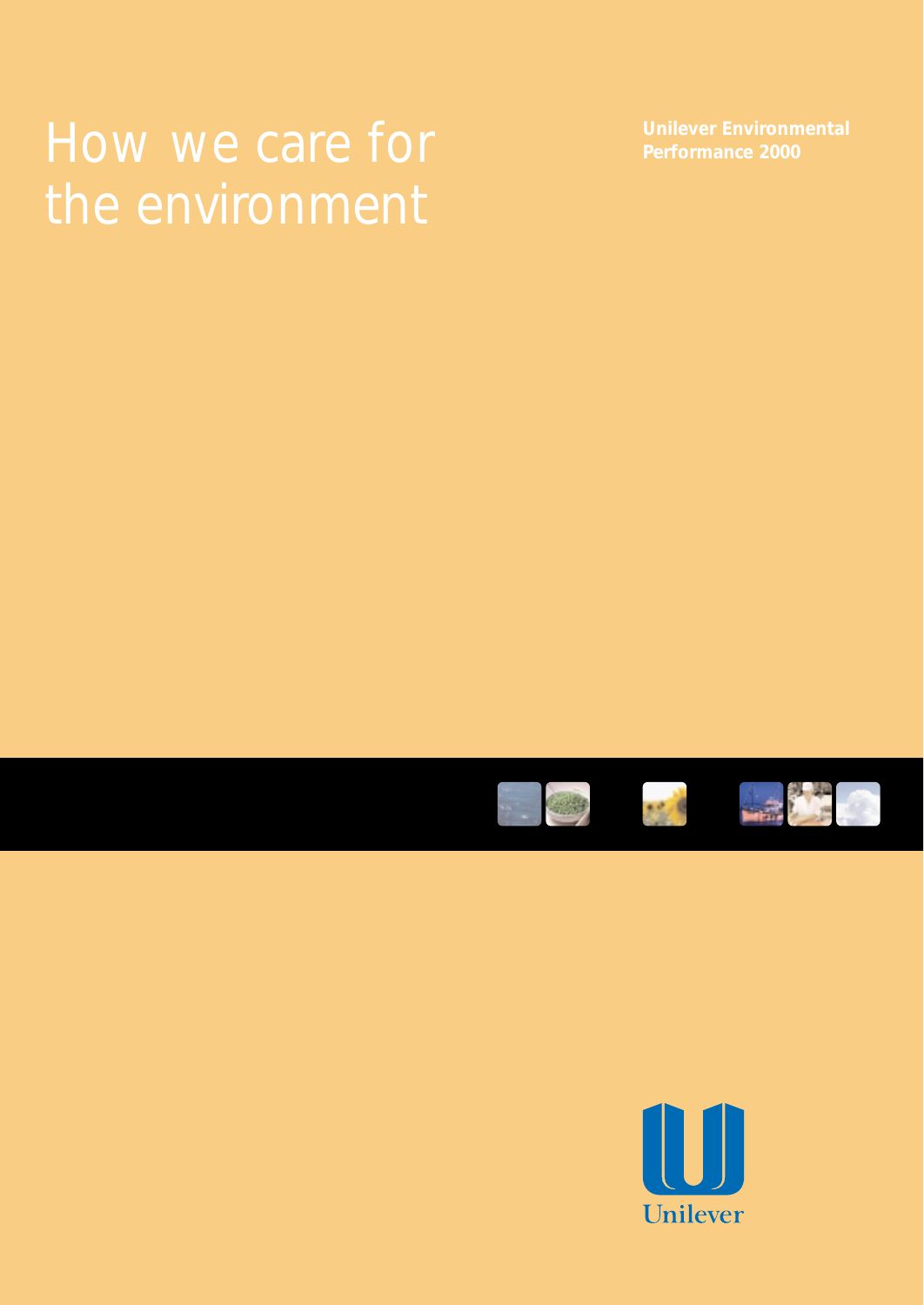### Exploring

| Chairmen's statement                                           | > go to page 2  |
|----------------------------------------------------------------|-----------------|
| Summary of Unilever manufacturing<br>environmental performance | > go to page 3  |
| Key performance trends                                         | > go to page 4  |
| Environmental impact                                           | > go to page 5  |
| Data parameters                                                | > go to page 6  |
| Quality of our data                                            | > go to page 7  |
| Progress against targets                                       | > go to page 8  |
| Contributing to a sustainable environment                      | > go to page 9  |
| Environment programme – future objectives                      | > go to page 10 |
| Verifier's statement                                           | > go to page 11 |
| Pictorial quide to Unilever.com<br>environmental website       | > go to page 12 |

# Making a positive contribution

This is an overview of our environmental performance. For more information about Unilever and the environment see [www.unilever.com](http://www.unilever.com) - environment and society section.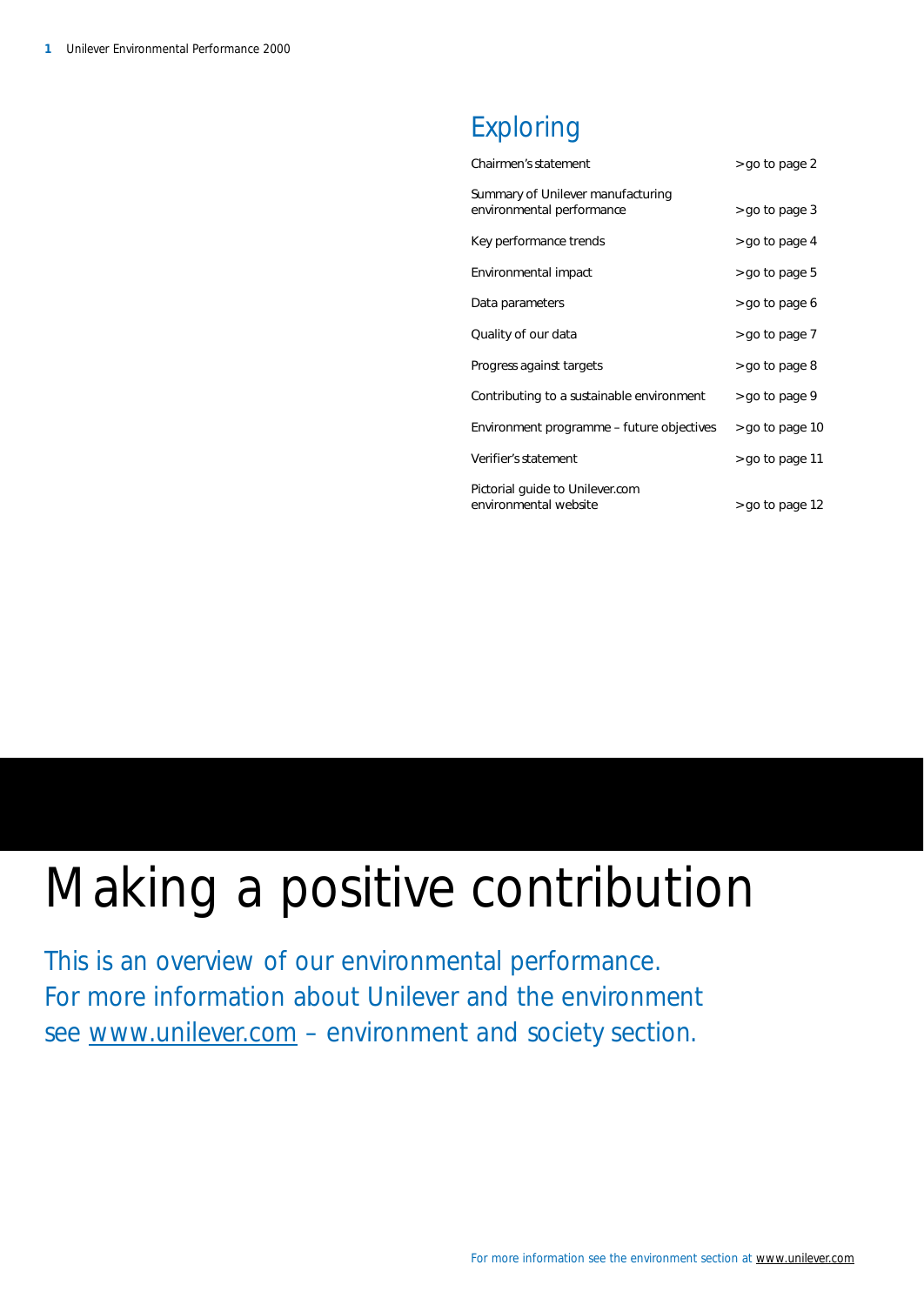Through consumer use of our products and by investing, training, and innovating we make a positive contribution to society. But our activity goes beyond this. It extends to direct involvement in communities as a concerned corporate citizen. Throughout the world our companies are engaged in a myriad of small and large projects aimed at, for example, raising standards of education, or programmes which improve health, welfare and the environment. (The detail is on our website a[t www.unilever.com\).](http://www.unilever.com) 

Our consumers trust us to supply them with high quality goods that are produced and can be consumed in an environmentally and socially responsible way. We have a clear responsibility to meet the expectation that we should perform successfully as a business and accept responsibility for our actions around the world. This is very much part of the reality of doing business today and we are eager to find profitable solutions to the challenges.

Our environmental impact is most significant in the areas of water use, fisheries and agriculture. In each case, we are working with others in various countries and regions on conservation and sustainability projects – seeking to align our economic goals with the social and environmental consequences of our work.

This environmental performance report and the information we provide on our web pages are a manifestation of our commitment to be open and transparent. You will get a snapshot of our performance from the following pages, but we strongly urge you to look at the detail behind the data and the essential human stories that bring our environmental work to life. You will find that and much more at Unilever.com.

We are particularly pleased that our data reporting – started in 1993 – has improved in terms of its completeness and overall quality, and now demonstrates in hard facts how Unilever companies throughout the world have continuously raised their environmental performance by reducing their overall impact (see page 3).

We have met, or are on track to meet, all but one of our demanding targets set in our Environment Report 1998 (see page 8). In many ways such progress is the easy part. We have now moved on to a far more complex job of making environmental improvements in areas outside manufacturing – working with our product designers, suppliers and customers. In short, this will mean continuing to improve our manufacturing performance, designing environmentally superior products, and working with our suppliers and customers to reduce impacts along the supply chain. We have now widened our environment programme to address these factors.

We have great opportunities here to become more efficient, not only in financial terms but also in the natural resources we use and in those subsequently used by our consumers. If we get this right – as we intend to do – it will be good for the environment and good for our business. Follow our progress on www.unilever.com.

### Chairmen's statement



Chairmen of Unilever

**Antony Burgmans Niall FitzGerald Antony Burgmans**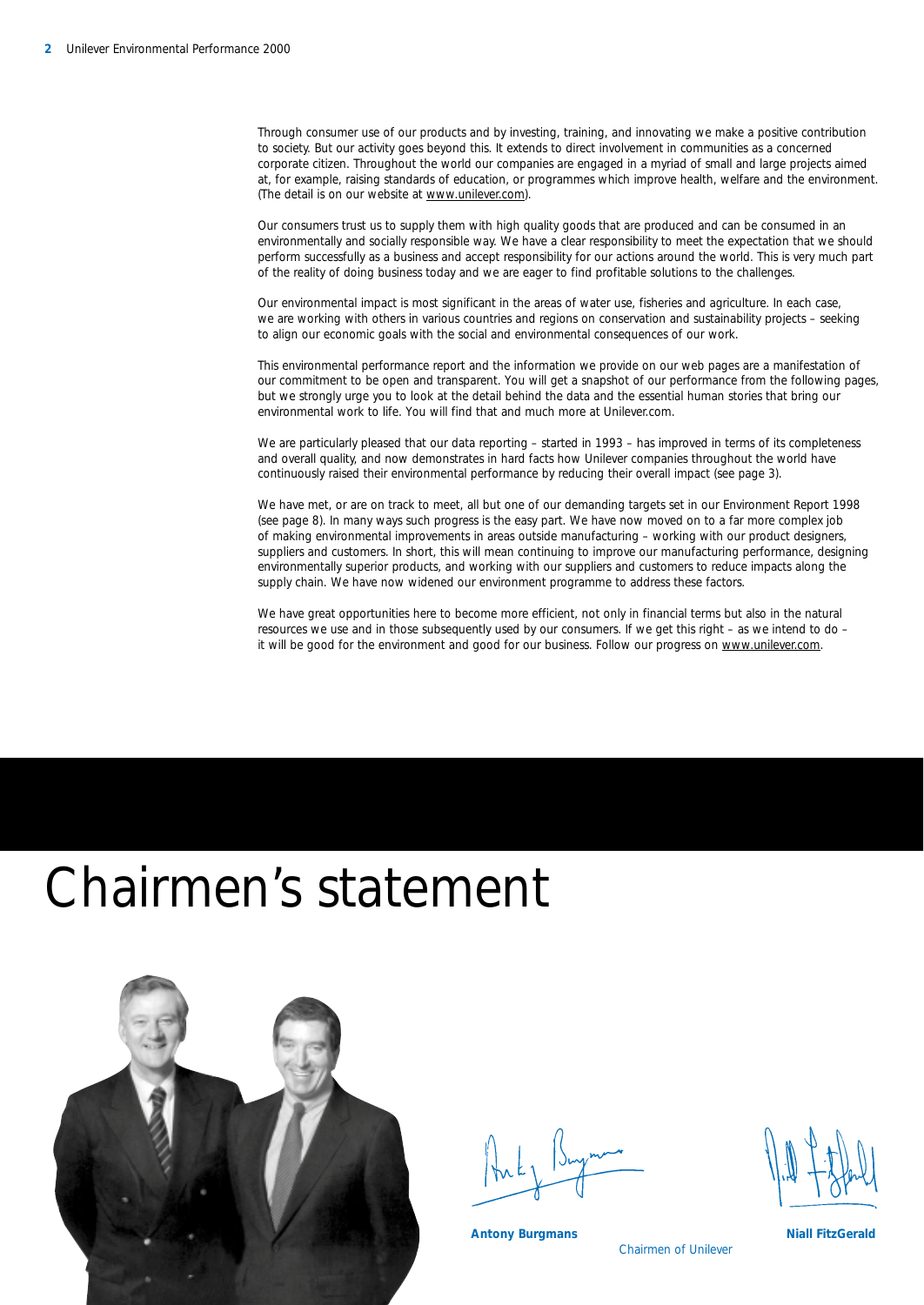<sup>100</sup>**of production – expressed 1999 actual as % of 1996 value – and 2004 target** 





### **Note**

Throughout this document, our last reported data (1996) are the baseline for the 1999 targets, and 1999 data are the baseline for 2004 targets.

| <b>Manufacturing environmental</b><br>performance data – loads per<br>tonne of production |                                 | <b>Total business</b><br>unit | 1995   | 1996   | 1997   | 1998   | 1999   |
|-------------------------------------------------------------------------------------------|---------------------------------|-------------------------------|--------|--------|--------|--------|--------|
|                                                                                           | <b>COD</b>                      | Kg/tonne                      | 3.94   | 3.65   | 3.23   | 2.95   | 2.79   |
|                                                                                           | <b>Hazardous waste</b>          | Kg/tonne                      | 0.69   | 0.96   | 0.98   | 0.66   | 0.62   |
|                                                                                           | Non-hazardous waste             | Kg/tonne                      | 23.68  | 17.58  | 17.46  | 14.86  | 13.12  |
|                                                                                           | <b>Total water</b>              | $m^3$ /tonne                  | 7.94   | 7.21   | 6.79   | 6.54   | 6.06   |
|                                                                                           | Energy                          | GJ/tonne                      | 2.91   | 2.83   | 2.69   | 2.57   | 2.40   |
|                                                                                           | CO <sub>2</sub> from energy use | Kg/tonne                      | 247.63 | 243.61 | 226.47 | 217.59 | 208.49 |
|                                                                                           | <b>Boiler/Utilities SOx</b>     | Kg/tonne                      | 0.68   | 0.71   | 0.59   | 0.55   | 0.45   |
|                                                                                           |                                 |                               |        |        |        |        |        |

# Summary of Unilever manufacturing environmental performance

Improvements in the environmental performance of our manufacturing operations worldwide since 1995 are shown here. The diagram shows percentage improvement since 1996 (our last reported data) and the target reduction for 2004. The actual figures in loads per tonne are in the table. See page 6 for why we use these parameters. Find more data on the [detailed data pages](http://www.unilever.com/en/ui_dd.html) at Unilever.com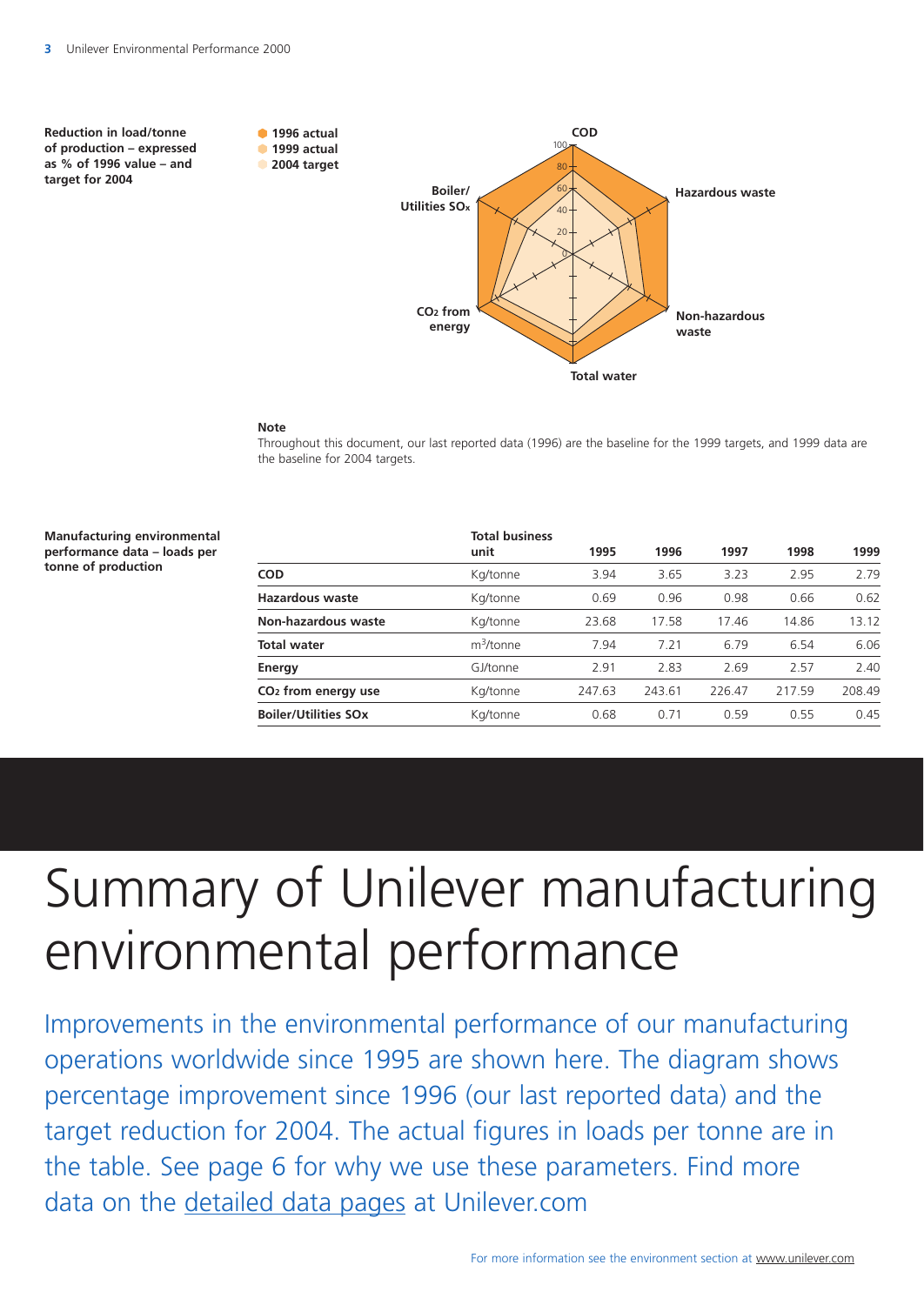**Unilever manufacturing environmental performance 1995-1999 and targets: reduction in load/tonne of production** 



HPC factories in the USA contributed to overall reductions by making major improvements in 1999. The number of sites reporting COD has increased to nearly 97% (as % of production).



Major improvements have come from a focus on those sites that consume a lot of water because of the products they make. More information: see [water care a](http://www.unilever.com/en/ta_cgr/sw.html)t Unilever.com





Sites in the UK and South Africa made significant improvements. Other contributors were the closure of some older sites (e.g. in Turkey), reclassification of waste by some local authorities, and improvements in measuring and reporting.



Energy conservation programmes by our sites in some countries, such as India, have led to a significant reduction in CO<sub>2</sub> emissions, beating our target figure for 1999. There were also some improvements to the accuracy of measuring and reporting.

### **Non-hazardous waste** kg/tonne



Recycling of edible oil bleaching earth and reducing the amount of liquid effluent taken offsite by tanker have contributed significantly to the falling trend. A better understanding of waste recycling on our plantations has also helped improve measurement and reporting.



Many sites have changed boiler fuel from oil to gas (Chile, Argentina, Austria, Malaysia, Spain, Belgium, Greece). Sites in India and Brazil have moved to fuel with a lower sulphur content.

# Key performance trends

Here are the trends in our key performance parameters. For discussions on the issues and details of the actions we have taken to reduce our impact visit the [responding to global issues](http://www.unilever.com/en/uo_rgi.html) section at Unilever.com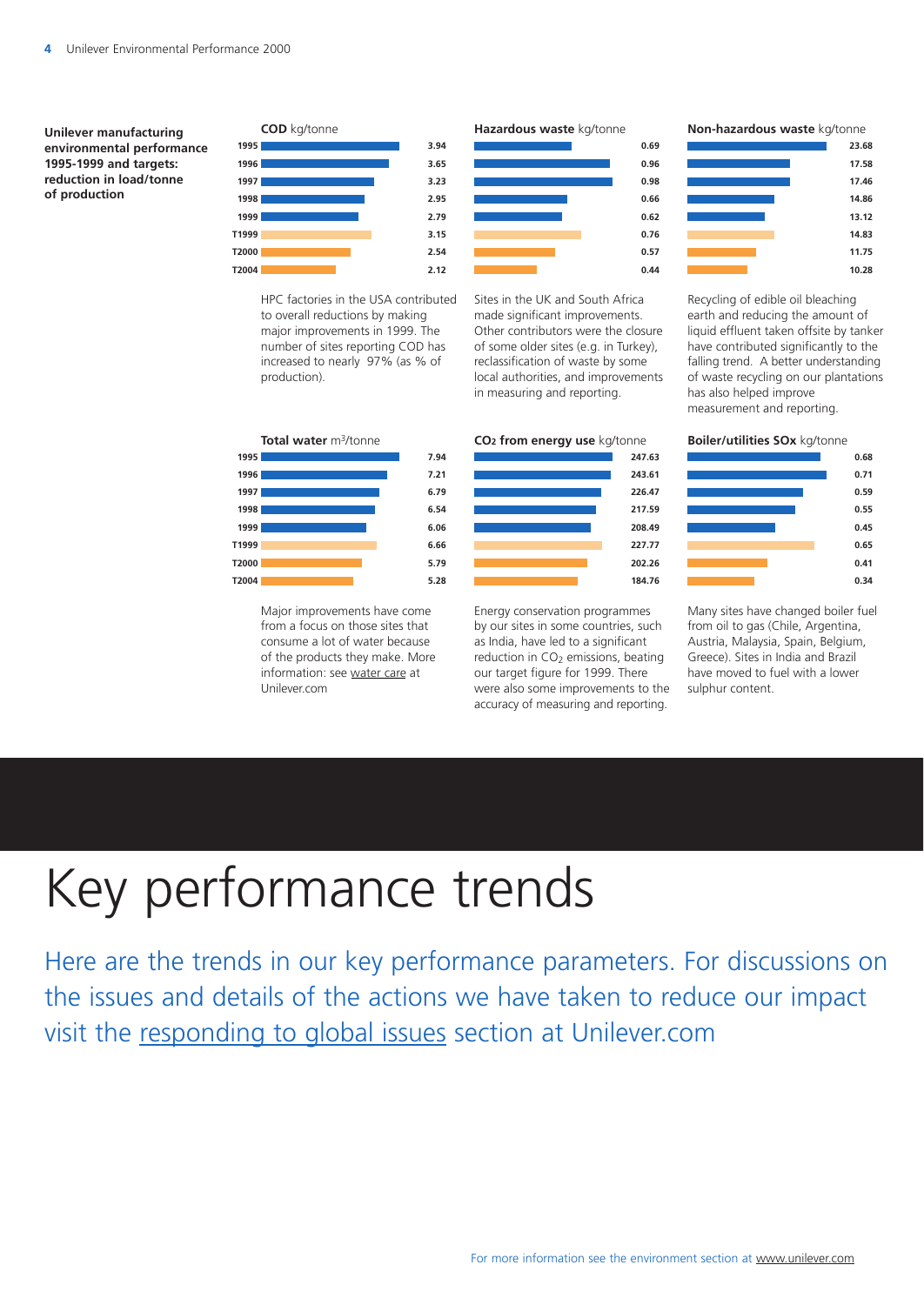



### **Environmental prosecutions and**  fines 1995-1999

|                               | 1995     | 1996    | 1997    | 1998    | 1999   |
|-------------------------------|----------|---------|---------|---------|--------|
| Number of manufacturing sites | 444      | 506     | 534     | 495     | 449    |
| Number of sites reporting     | 400      | 457     | 502     | 473     | 449    |
| Number of fines               | 16       |         | 25      | 16      |        |
| <b>Total cost of fines</b>    | £203.641 | £74.005 | £41.577 | £31.066 | £3,022 |

After a rise in 1997 (mainly due to multiple prosecutions at two factories), the number of prosecutions and the amount of fines have continued to decrease. Most incidents were relatively minor technical infringements. Our aim remains total compliance.

# Environmental impact

Unilever companies have reduced their overall impact on the environment (total loads) while increasing their output (production tonnage).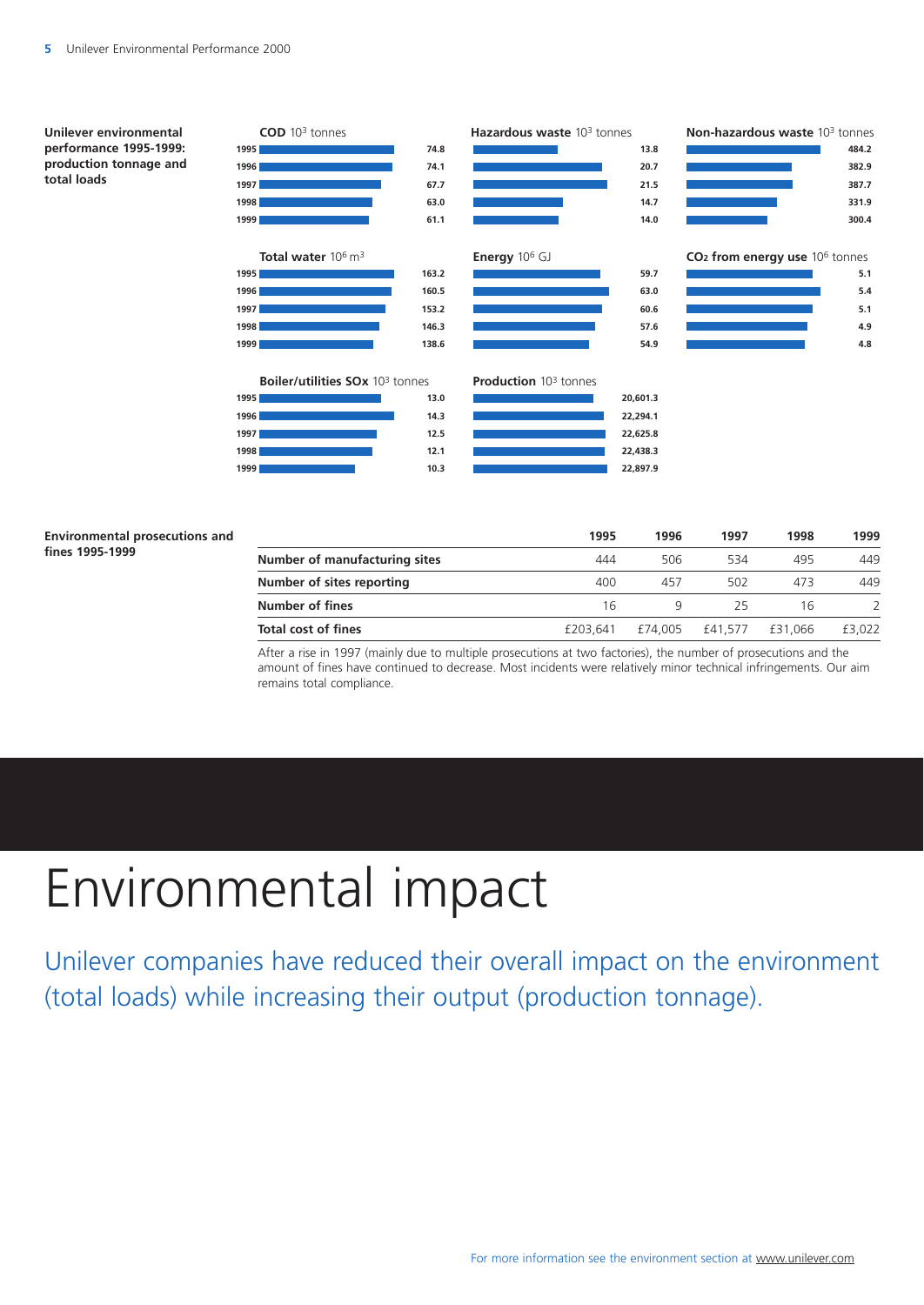### **The parameters we use** *Total COD (Chemical Oxygen Demand, tonnes)*

COD represents the ingredients and product lost from the full manufacturing process, and mainly arises during cleaning operations. COD is widely used by regulatory bodies to control industrial wastewaters, and to calculate the correct level of charges for downstream municipal wastewater treatment, which is designed to remove most of the COD before the wastewater is discharged to the environment. The Unilever COD data represent the load discharged from the factory, and does not make any allowance for the fact that typically between 80% and 90% of this material is removed in municipal wastewater treatment plants. Consequently the COD load which actually reaches the environment, and therefore contributes to nutrification potential, is much lower.

### *Total hazardous and non-hazardous waste (tonnes) (reported separately)*

In terms of potential impact on the environment, it is important to distinguish between hazardous and nonhazardous waste. Since there is no common international waste classification, the Unilever data are based on the national legal definitions applicable for each site, and are simply the total mass of material disposed of from the site under each classification.

### *Boiler/Utilities SOx (tonnes)*

This air emission parameter is relevant to most sites since almost all have a boiler used for generating steam. In some cases diesel generators are also used onsite for electricity generation. The Unilever data are calculated from the total mass of fuel consumed, and its sulphur content, and are expressed in terms of a mass of sulphur dioxide (SO2). Emissions of SOx contribute to acid rain potential.

### *Total energy consumption (GJ or 109 Joules)/CO2 from energy use (tonnes)*

Energy consumption per tonne of product is widely used as a manufacturing performance indicator. The global warming potential (expressed as tonnes CO2) has then been calculated from the source energy data using internationally accepted conversion factors derived from the Intergovernmental Panel on Climate Change (IPCC) and the International Energy Agency (IEA).

### *Total water consumption (m3)*

Water consumption is also widely used as a measure of manufacturing performance. It is measured universally in Unilever's factories. The Unilever data represent all water consumed and include water used as an ingredient in products as well as uncontaminated cooling water and wastewater.

### Data parameters

Six key environmental performance parameters are used by our manufacturing operations for reporting emissions and setting future reduction targets.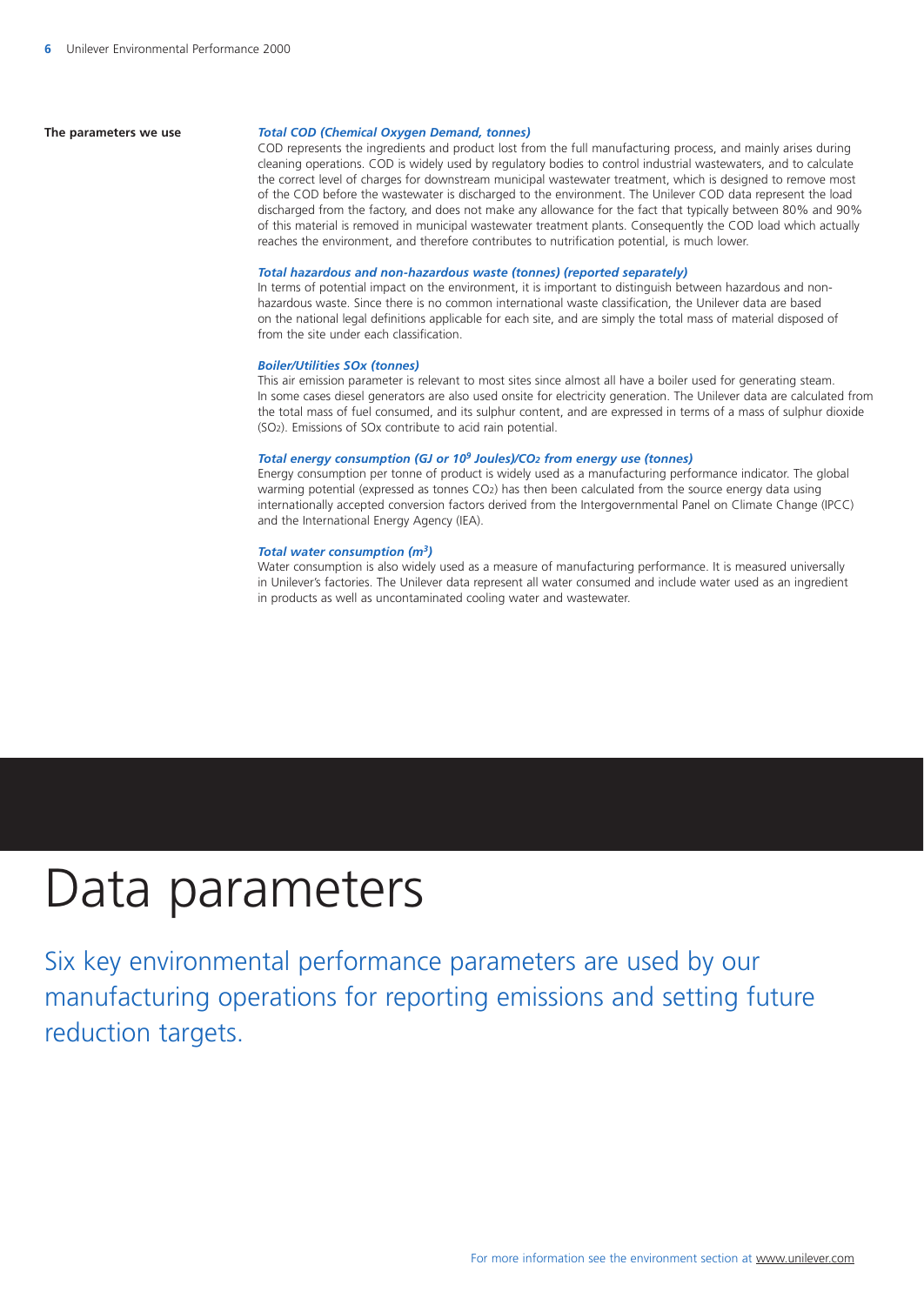**Improvements have been achieved by:** 

- Devolving responsibility for the process to the Business Groups (BGs) and providing training for BG personnel in their new role in terms of collecting and validating the environmental performance data
- Improving the proforma used for collecting data. This has improved validation and provided greater consistency
- Faster input of data to our database and providing better reporting tools to the BGs and for external reporting.

For the 1999 data collection exercise this has resulted in all sites reporting – a considerable improvement when compared with our last Report. Except for one parameter, virtually complete reporting of the key parameters was achieved – in excess of 99% based on reported tonnage. Reporting of COD data was slightly lower with 97% coverage being achieved on the same basis. Furthermore, the whole process has been greatly speeded up, allowing for much earlier reporting of the aggregated data.

# Quality of our data

Considerable improvements have been made in the collection and validation of the environmental performance data from our sites worldwide over the past two years.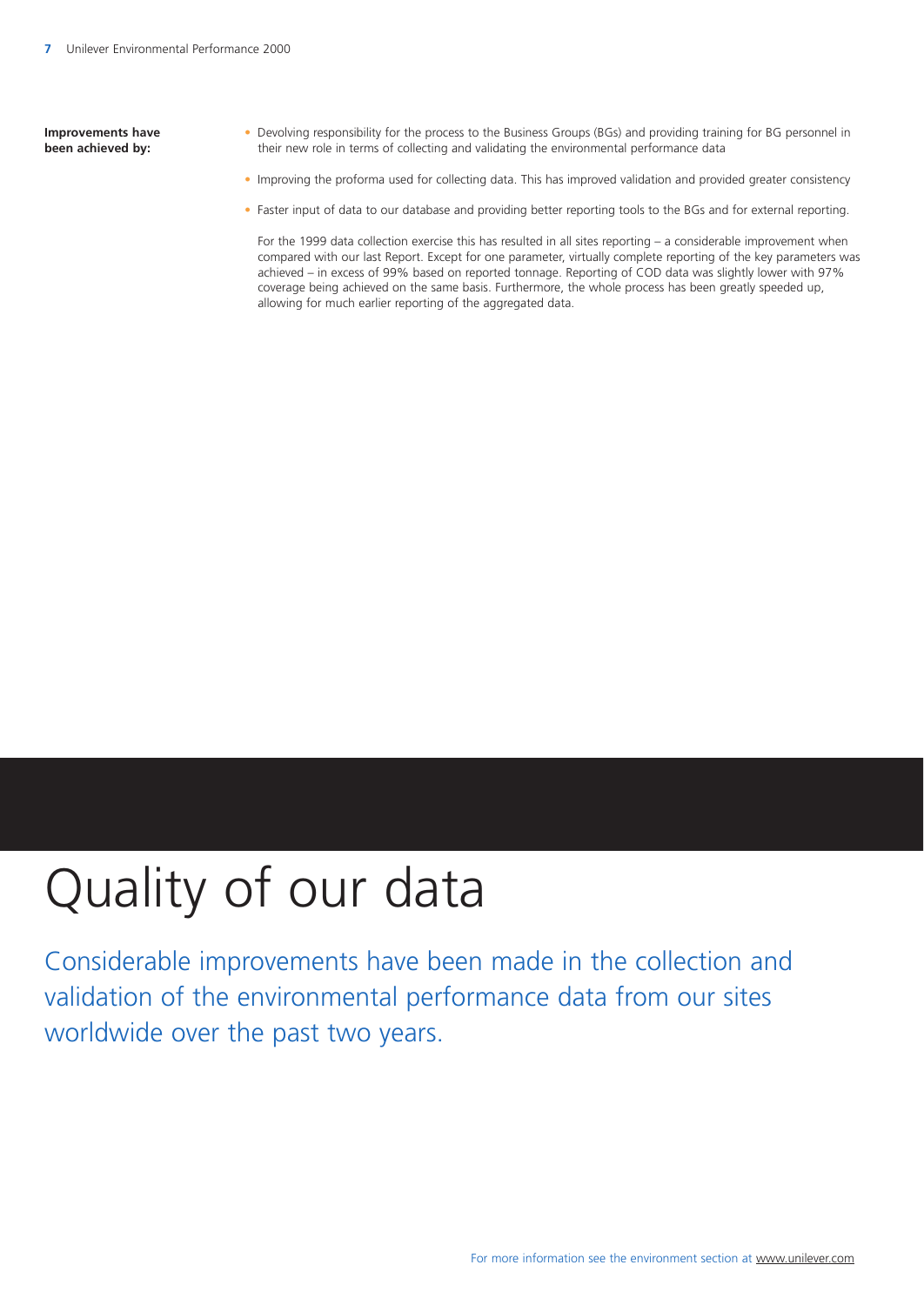| Targets included in<br>the 1998 Unilever<br><b>Environment Report</b> | <b>Target</b>                                                                                                                              | Performance | Comment                                                                                                                                                                                                                        |                              |  |
|-----------------------------------------------------------------------|--------------------------------------------------------------------------------------------------------------------------------------------|-------------|--------------------------------------------------------------------------------------------------------------------------------------------------------------------------------------------------------------------------------|------------------------------|--|
|                                                                       | <b>Environmental Management Systems</b><br>90% of Unilever manufacturing sites*<br>audited by the end of 1999                              | Target met  | *applies to sites owned by Unilever for<br>more than a year                                                                                                                                                                    |                              |  |
|                                                                       | 100% of Unilever manufacturing sites*<br>audited by the end of 2000                                                                        | On track    | *applies to sites owned by Unilever for<br>more than a year                                                                                                                                                                    |                              |  |
|                                                                       | All site and Company environmental<br>managers to be trained by the end<br>of 1998                                                         | Not met     | While the figure improved in 1999<br>(78% trained) many managers moved<br>jobs, making it virtually impossible to<br>meet the target, which has been revised<br>(see Environmental Programme -<br>Future Objectives, page 10). |                              |  |
|                                                                       | All DiverseyLever audit groups trained<br>by Q1 1998                                                                                       | Target met  |                                                                                                                                                                                                                                |                              |  |
|                                                                       | All DiverseyLever sites reviewed<br>by June 1998                                                                                           | Target met  |                                                                                                                                                                                                                                |                              |  |
|                                                                       | All DiverseyLever European sites to achieve<br>ISO 14001 certification by the end of 2000                                                  | On track    |                                                                                                                                                                                                                                |                              |  |
|                                                                       | <b>Eco-efficiency targets</b>                                                                                                              |             | <b>Target Reduction</b><br>%                                                                                                                                                                                                   | <b>Actual Reduction</b><br>% |  |
|                                                                       | Chemical Oxygen Demand (COD)                                                                                                               | Target met  | 13.7                                                                                                                                                                                                                           | 23.7                         |  |
|                                                                       | Hazardous Waste                                                                                                                            | Target met  | 21.0                                                                                                                                                                                                                           | 35.8                         |  |
|                                                                       | Non-hazardous Waste                                                                                                                        | Target met  | 15.7                                                                                                                                                                                                                           | 25.4                         |  |
|                                                                       | Total Water                                                                                                                                | Target met  | 7.6                                                                                                                                                                                                                            | 16.0                         |  |
|                                                                       | Energy                                                                                                                                     | Target met  | 6.5                                                                                                                                                                                                                            | 15.4                         |  |
|                                                                       | Boiler SOx                                                                                                                                 | Target met  | 7.3                                                                                                                                                                                                                            | 36.0                         |  |
|                                                                       | Sustainability and other targets<br>Develop initiative to promote<br>sustainable agriculture                                               | Target met  | Developed set of 10 indicators for<br>sustainable agriculture. Published<br>brochure. Started extensive<br>engagement process.                                                                                                 |                              |  |
|                                                                       | Apply Life Cycle Assessment best<br>practice in the key product categories<br>by the end of 1998 and identify<br>improvement opportunities | Target met  | Examples of where this has been applied<br>are for tea, frozen vegetables, ice cream,<br>margarine, and tomato-based sauces.                                                                                                   |                              |  |

# Progress against targets

We have met, or are on target to meet, all but one of the targets set out in Unilever's Environment Report 1998.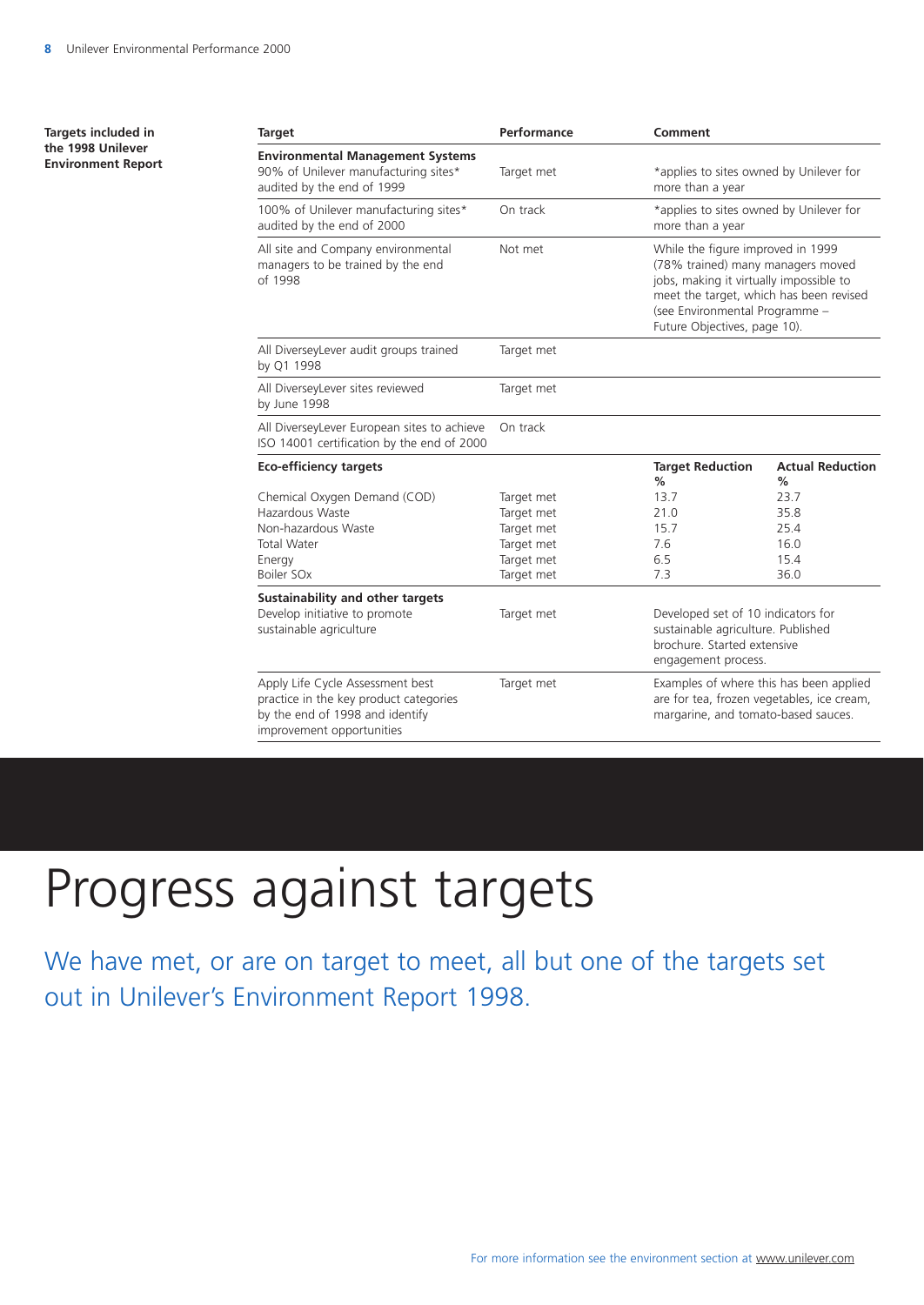### **Caring for resources** *1 Sustainable agriculture*

Two-thirds of our raw materials come from agriculture. We are working with a wide group of stakeholders around the world to develop a set of standards for sustainable agriculture. These standards will include and expand on our existing careful practices and we are seeking ways to provide better consumer information about how the ingredients in our products are grown.

### *2 Fish conservation*

We are committed only to buy fish from sustainable stocks by 2005 and we are working with suppliers to meet this target. We have invited suppliers to observe a code developed by the German fish industry that promotes sustainable fishing, and to date some 90% of our suppliers have signed the code. We also work with the Marine Stewardship Council (MSC) to encourage suppliers to move towards certification to MSC standards.

### *3 Water care*

The world's water systems – a shared resource – are under intense pressure. Consumers need clean water to use our products. Agriculture, which needs water for plants to grow, can also affect water quality as well as availability. Our factories use water for processing, and produce effluent that must be cleaned before it is discharged to rivers and seas. Unilever is working with others to help assure the future availability of clean, potable water. Central to this are projects to recover and conserve natural water resources and partnerships to build and share knowledge about efficient management and protection of water quality.

For greater detail, visit the [caring for our resources](http://www.unilever.com/en/ta_cgr.html) pages at Unilever.com.

# Contributing to a sustainable environment

Many of the issues that affect us are outside our direct control – either at the beginning of the supply chain or at the end. This has led us to focus our improvement efforts on three environmental sustainability initiatives that go beyond our own operations.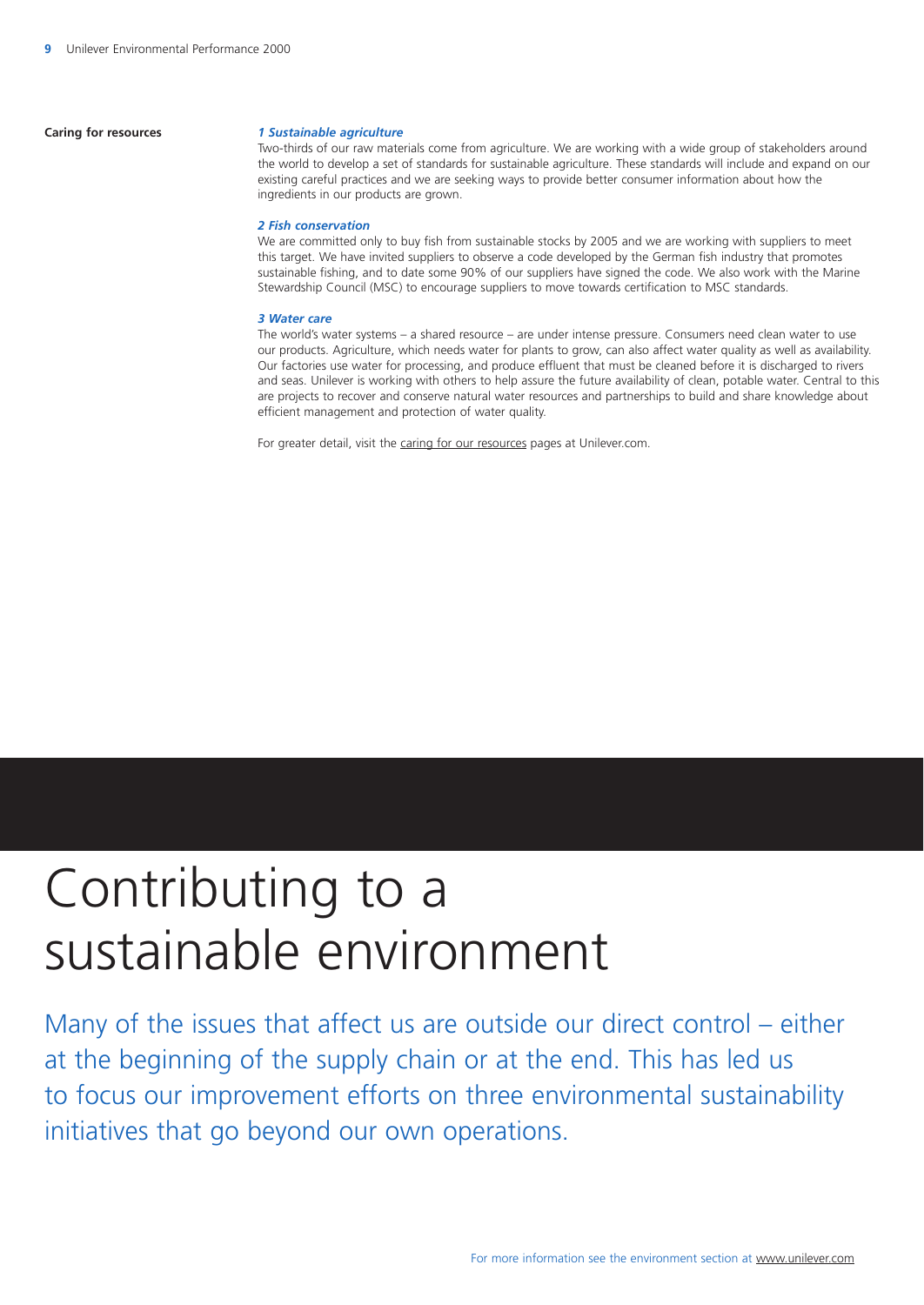### <span id="page-10-0"></span>**Our aims are: •** Eco-efficiency in the supply chain

To continually reduce our environmental impact in manufacturing as shown on page 5 and on the [detailed data pages](http://www.unilever.com/en/ui_dd.html) at Unilever.com and extend the scope of reported parameters internally and to aspects of the wider supply chain.

### • Eco-efficiency in innovation

To incorporate eco-efficiency in product design by extending the application of life cycle assessment and developing new tools for use by product developers.

### • Sustainable resource use

To source all fish from sustainable sources by 2005.

To define standards for sustainable agriculture based on the findings from our pilot projects on peas, spinach, tea, tomatoes and vegetable oil.

To define our water imprint on a regional and product category basis and use this in developing partnership programmes for clean water stewardship.

In addition we will use our environmental management system (EMS) to provide a basis for our sites to gain ISO 14001 certification – with the goal of ensuring our major manufacturing sites achieve this. Furthermore we will extend our EMS to cover all non-manufacturing parts of the operation. As part of this activity we will ensure that all managers nominated as responsible for implementing Unilever environmental standards receive appropriate formal training, and that any new environmental managers receive such training within six months of their appointment.

Our action plan in response to specific environmental themes can be found in th[e responding to global issues](http://www.unilever.com/en/uo_rgi.html) section at Unilever.com

# Environment programme future objectives

Our environment policy applies to all our operations throughout the world. During 1999 we reviewed our environment strategy and outlined our programme for the next two to three years.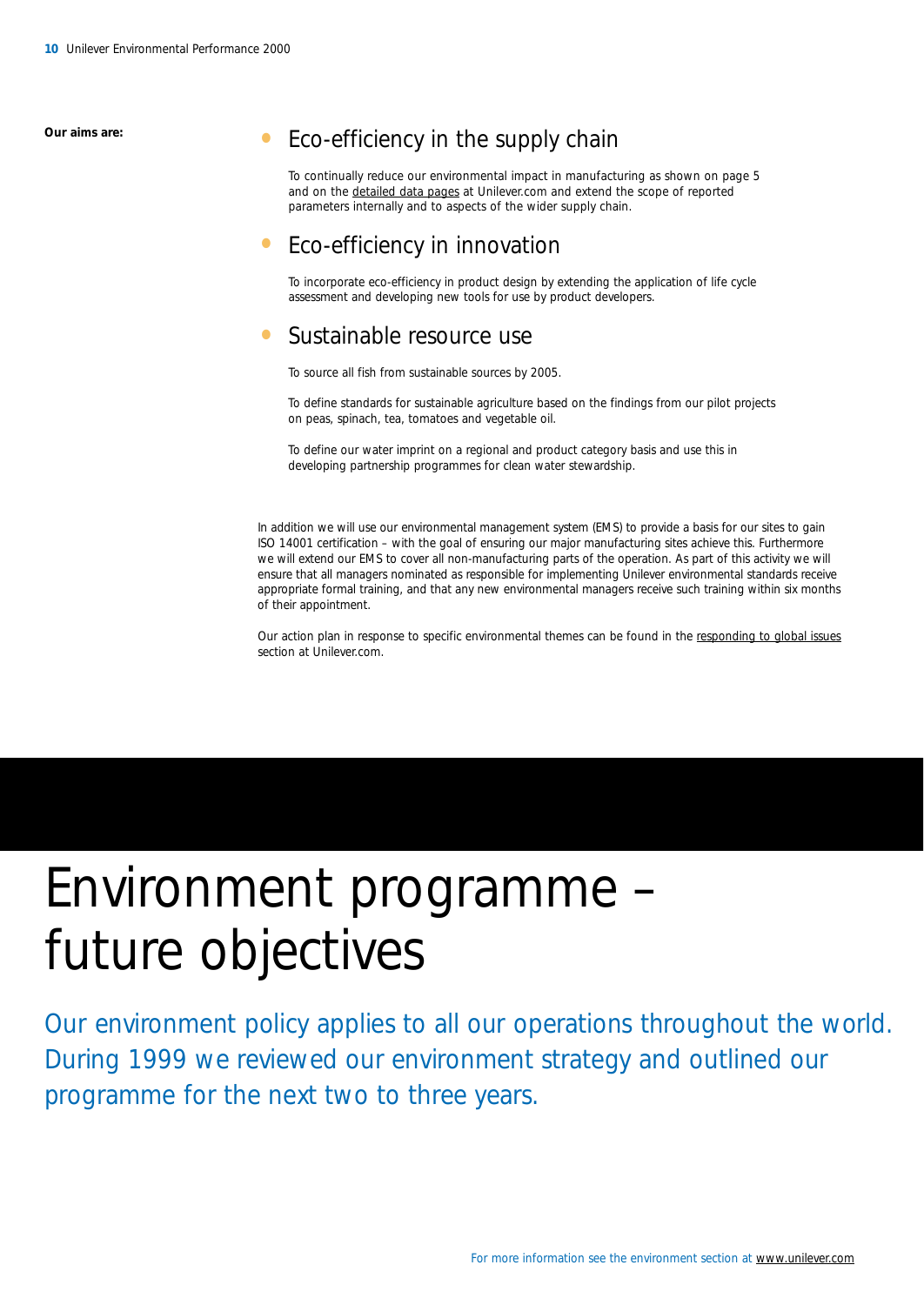### <span id="page-11-0"></span>*Verifier's Statement*

Enviros Aspinwall has subjected the data contained in this document to an independent assessment. The assessment included visits to 23 operational sites that collectively accounted for 13% of Unilever's total production tonnage in 1999.

We reviewed the system for collection of data, including the level of compliance with internal reporting guidelines, and have found this system to be robust. The evidence we observed during the site visits corroborates the reported improvements in environmental performance.

Our [full statement](http://www.unilever.com/en/ui_dd/vs.html) can be found at Unilever.com.

/ Ehie

**Mark Line**  Projects Director – Reporting and Verification July 2000

Aspinwall & Company Ltd Walford Manor Shrewsbury SY4 2HH UK



# Verifier's statement